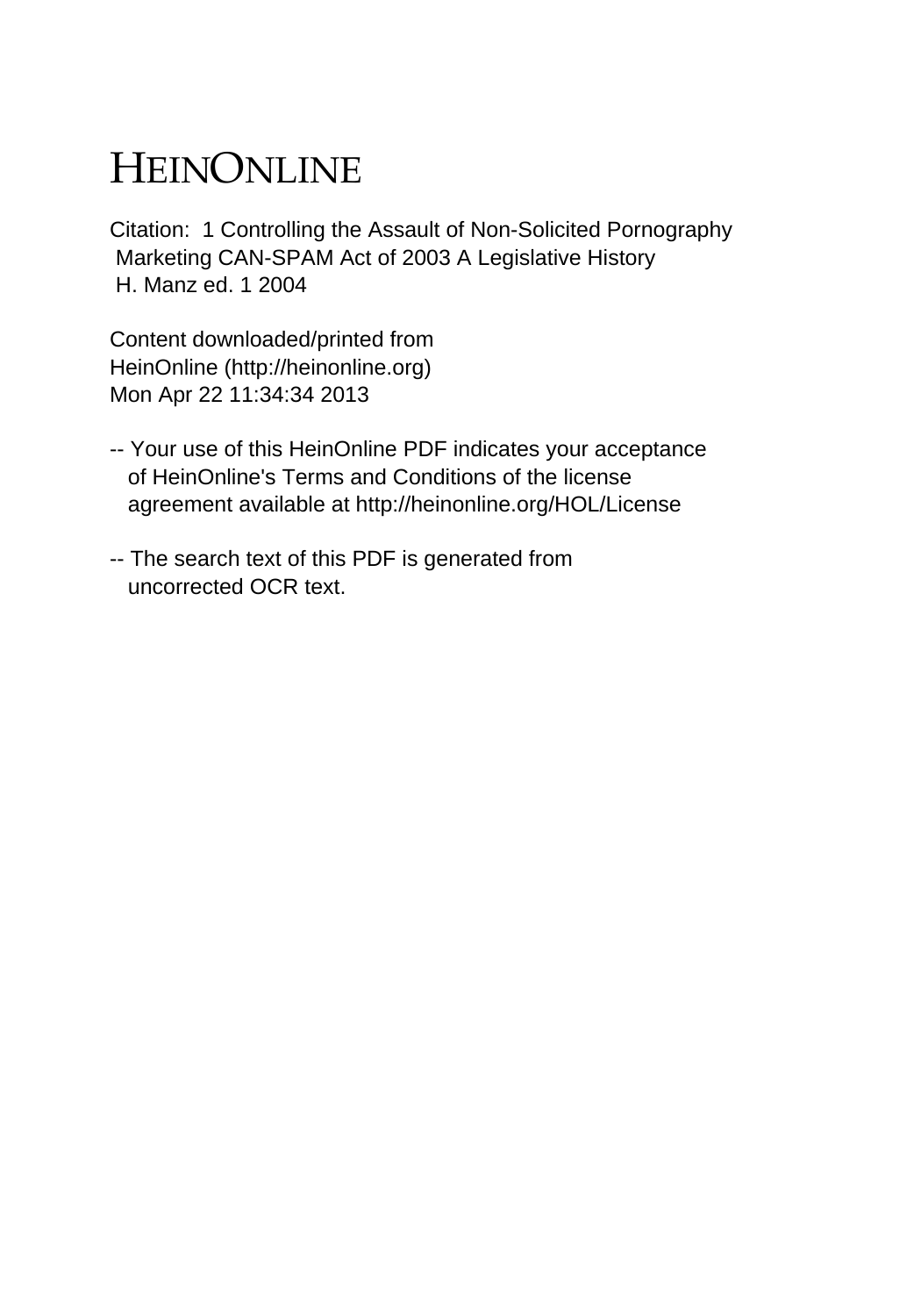### 105TH CONGRESS<br>1st Session **H.R. 1748**

To amend the Communications Act of 1934 to ban the transission of unsolicited advertisements by electronic mail, and to require that sender identification information be included with electronic mail messages.

### IN THE **HOUSE** OF REPRESENTATIVES

**MAY** 22, 1997

Mi. SMITH of New Jersey introduced the following bill; which was referred to the Committee on Commerce

## **A BILL**

- To amend the Communications Act of 1934 to ban the transmission of unsolicited advertisements by electronic mail, and to require that sender identification information be included with electronic mail messages.
	- *1 Be it enacted by the Senate and House of Representa-*
	- *2 tives of the United States of America in Congress assembled,*

#### **3 SECTION 1. SHORT TITLE.**

- 4 This Act may be cited as the "Netizens Protection
- *5* Act of 1997".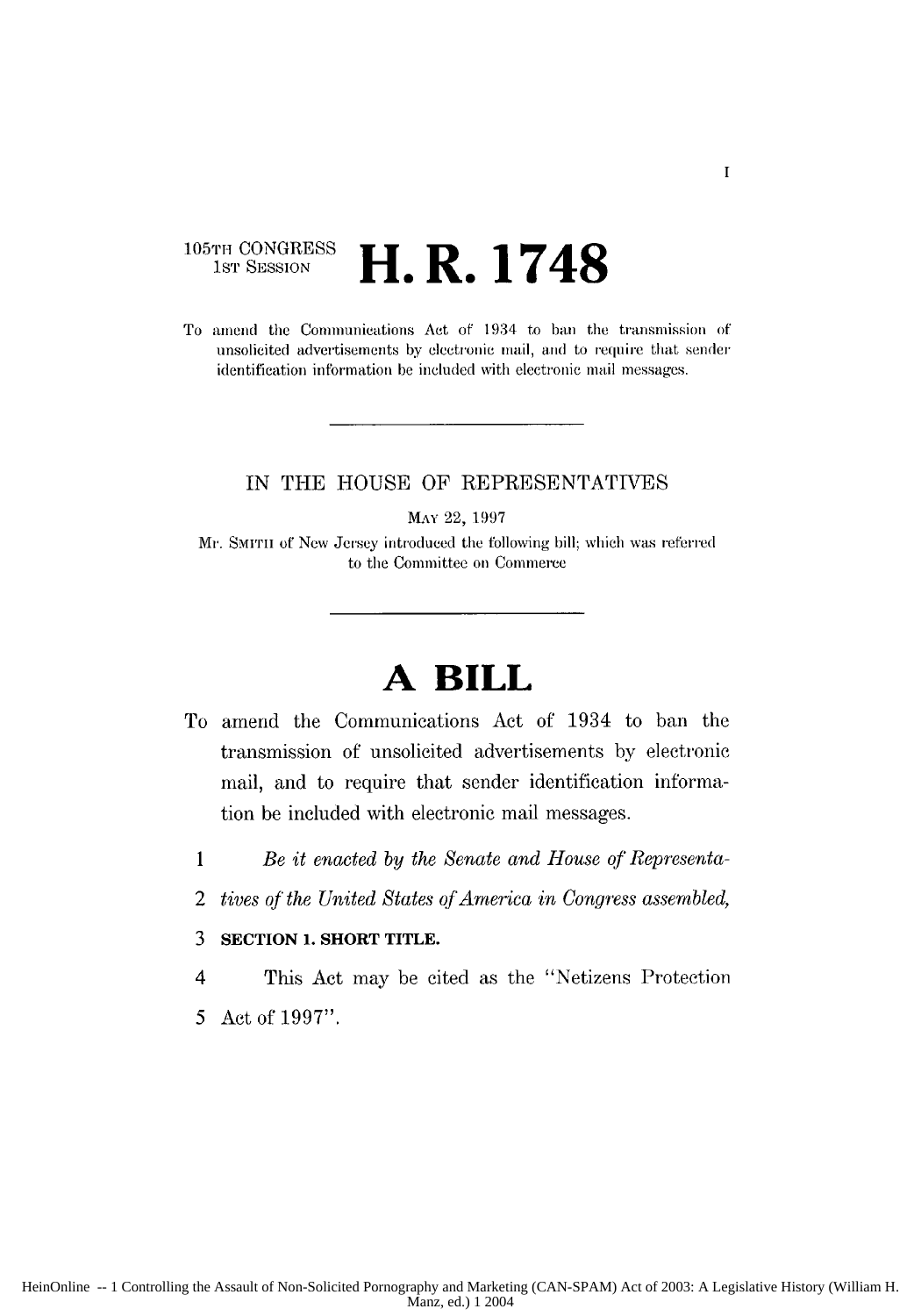| 1              | SEC. 2. PROHIBITION ON TRANSMISSION OF UNSOLICITED   |
|----------------|------------------------------------------------------|
| $\overline{2}$ | ADVERTISEMENTS BY ELECTRONIC MAIL.                   |
| 3              | Section $227(b)(1)$ of the Communications Act of     |
| 4              | 1934 (47 U.S.C. 227(b)(1)) is amended—               |
| 5              | $(1)$ by striking "or" at the end of subparagraph    |
| 6              | (C);                                                 |
| 7              | $(2)$ by redesignating subparagraph $(D)$ as sub-    |
| 8              | paragraph $(E)$ ;                                    |
| 9              | $(3)$ by inserting after subparagraph $(C)$ the fol- |
| 10             | lowing new subparagraph.                             |
| 11             | $\lq\lq$ to use any computer or other elec-          |
| 12             | tronic device to send an unsolicited advertise-      |
| 13             | ment to an electronic mail address of an indi-       |
| 14             | vidual with whom such person lacks a preexist-       |
| 15             | ing and ongoing business or personal relation-       |
| 16             | ship, unless such individual provides express in-    |
| 17             | vitation or permission; or".                         |
| 18             | SEC. 3. ELECTRONIC MAIL SENDER IDENTIFICATION IN-    |
| 19             | FORMATION REQUIRED.                                  |
| 20             | Section $227(d)(1)$ of the Communications Act of     |
| 21             | 1934 (47 U.S.C. 227(d)(1)) is amended—               |
| 22             | (1) by striking "or" at the end of subparagraph      |
| 23             | (A);                                                 |
| 24             | (2) by striking the period at the end of sub-        |
| 25             | paragraph (B) and inserting "; and"; and             |

2

**HR 1748 IH**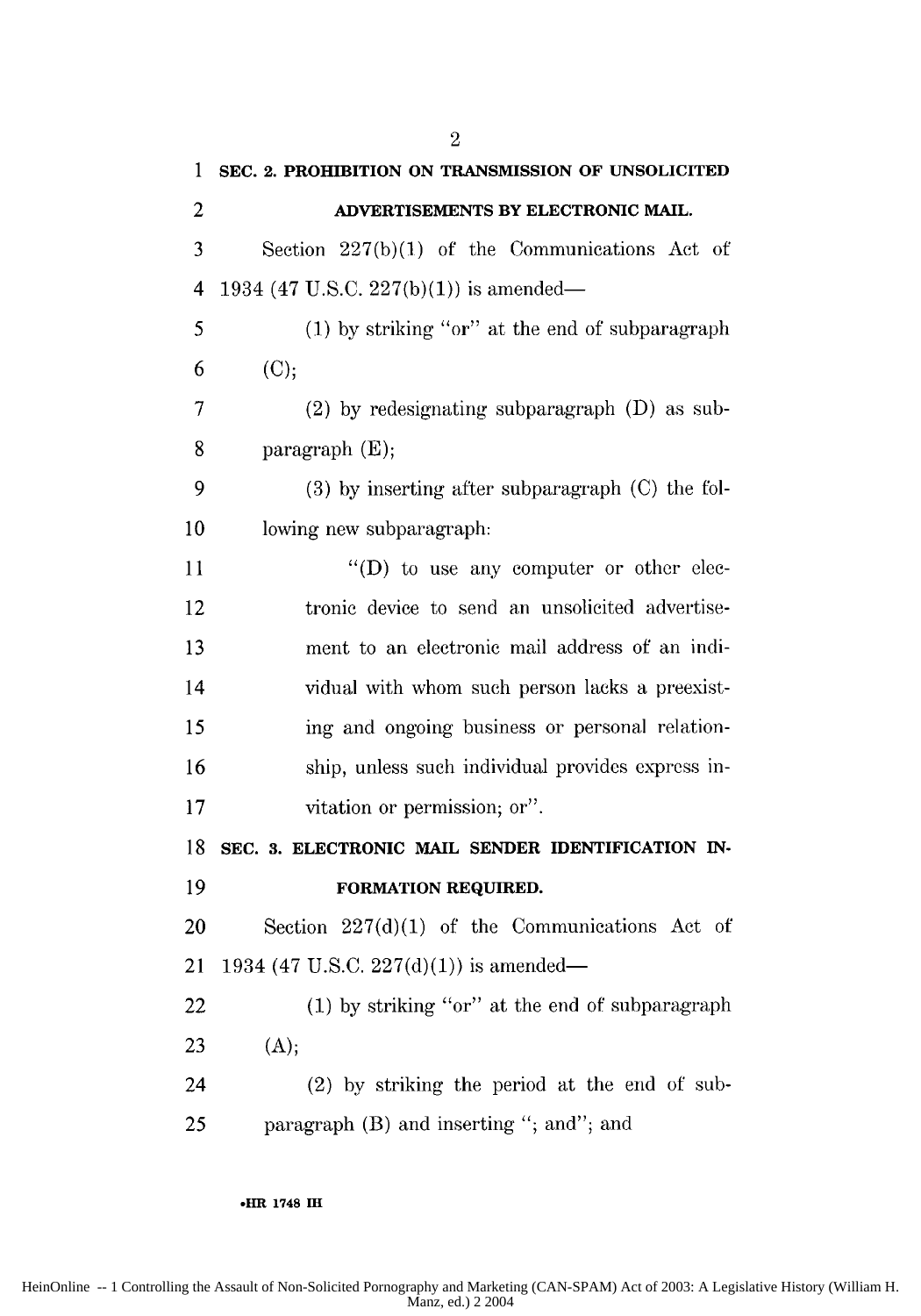1 (3) by inserting at the end the following new 2 subparagraph:

3 "(C) to use a computer or other electronic 4 device to send an unsolicited advertisement to 5 an electronic mail address unless such person 6 clearly provides, at the beginning of such unso-7 licited advertisement, the date and time the 8 message is sent, the identity of the business, 9 other entity, or individual sending the message, 10 and the return electronic mail address of such 11 business, other entity, or individual.".

 $\bigcirc$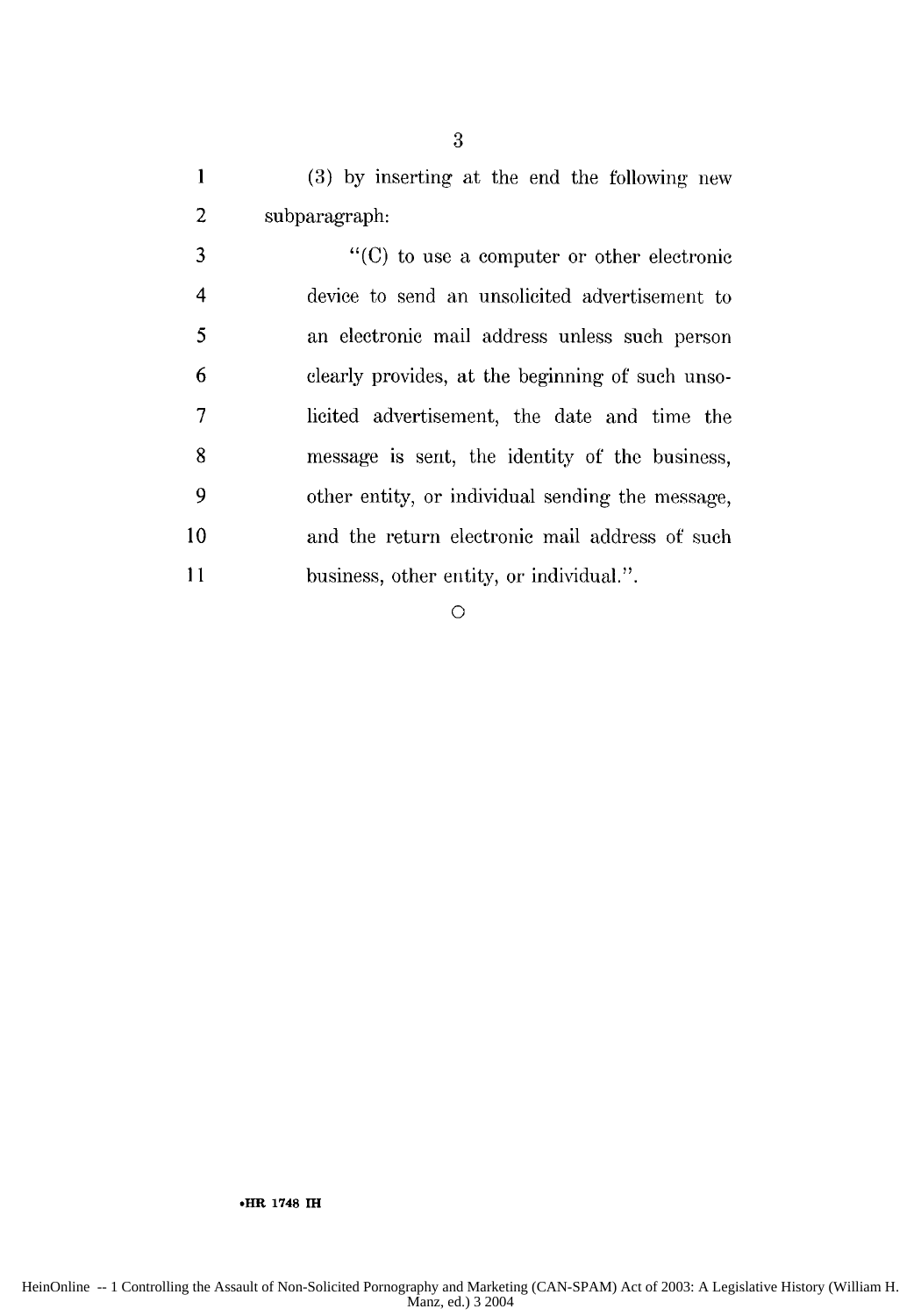HeinOnline -- 1 Controlling the Assault of Non-Solicited Pornography and Marketing (CAN-SPAM) Act of 2003: A Legislative History (William H. Manz, ed.) 4 2004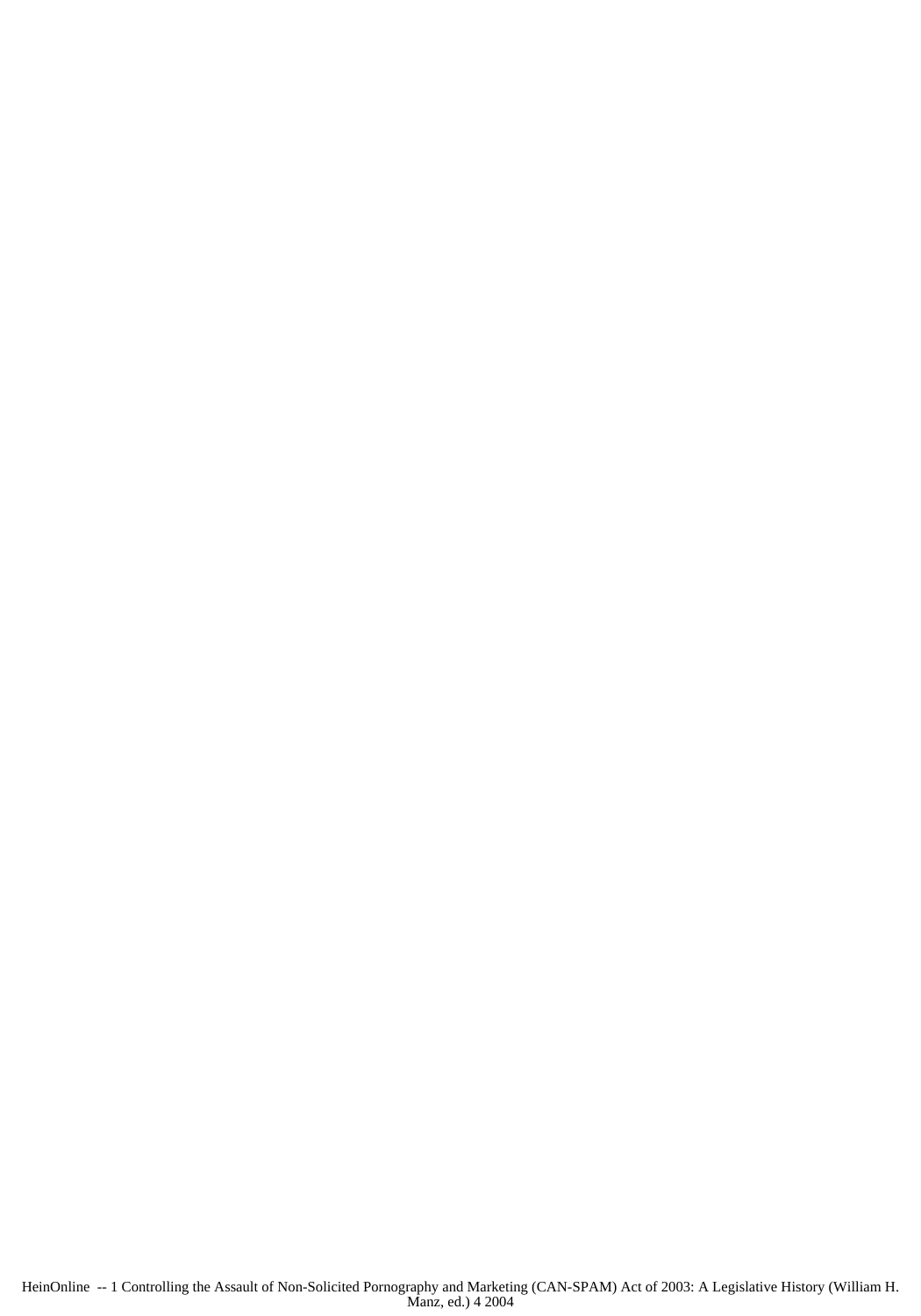### **DOCUMENT NO. 25**